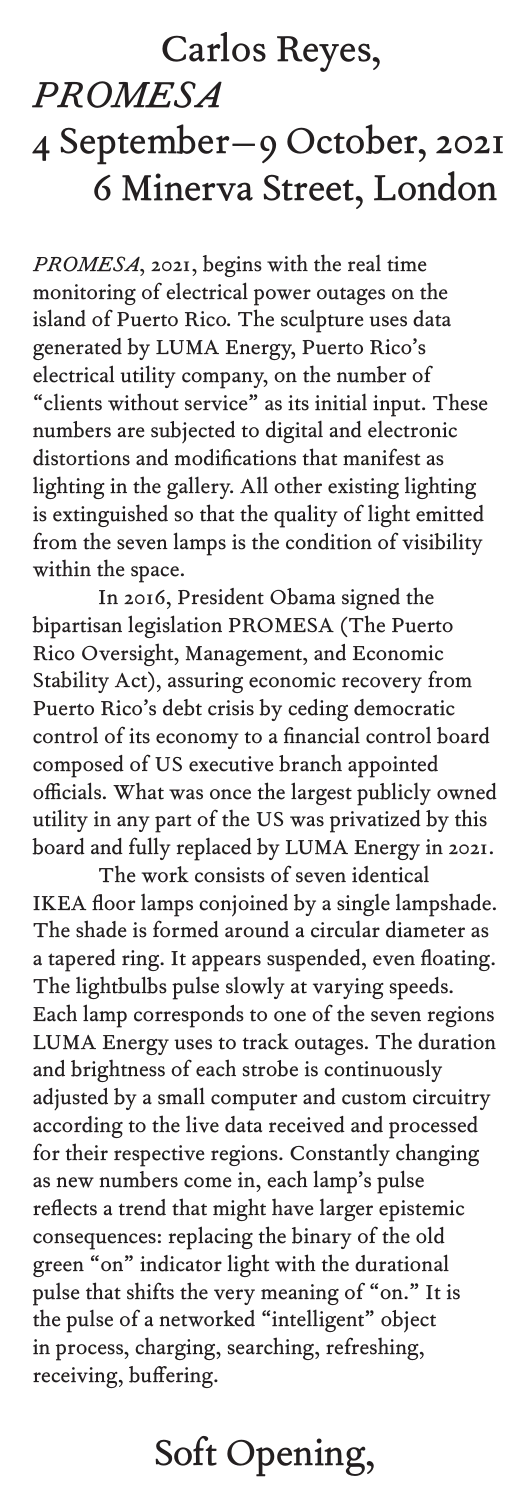In its representational dimension, this sculpture has some peculiar sense of relation to a miniature, a model, and a control room. However, its translation of information into physical form doesn't provide a necessarily useful object for rehearsing an authoritative perspective. While the spatiality of this light evinces a sense of intimacy as a condition of viewing, the very simultaneity of its relation, by the same gesture, obviates the distant, disconnected, and evacuated relation to the sense of the scene from which its facticity derives.

 On the walls hang ten red velvet salvaged jewelry display panels. Sunlight faded the fabric while on display at their original, Lower East Side location, Sarah Jewelry, 122 Delancey Street, New York, NY 10002. These panels must no longer be placed in direct sunlight so as to preserve the discoloration of the sun-bleached velvet and the naturally resulting shape of the absent jewelry.

 Two circular treadmill belts, exhausted due to use, hang from the gallery's ceiling. Like the jewelry panels are no longer exposed to the daily rising and setting of the sun, the belts have also been removed from circulation, from their loop. They are a record of a kinetics of self improvement and human energy.

 It's not a crisis on display here, but a process that exceeds the lamps, jewelry panels, treadmill belts, and gallery walls in relation to an ambient geographical and historical situation of life outside the gallery. In this exhibition the real-time statistical set is contorted into an atmosphere, a downtempo of lighting effects. The intervals of a population count are translated into electricity, resisted by a filament to emit light, and transformed back into the use-value itself, illumination and its lack.

—Joseph Lubitz

 List of Works, *gallery, left to right*...

*PROMESA (II) (saltwaterfarm)*, 2020 Treadmill belt, custom hardware 42 (diameter)×22 inches

*PROMESA (III) (saltwaterfarm)*, 2020 Treadmill belt, custom hardware  $42$  (diameter)  $\times$  22 inches

*PROMESA (Sarah)*, 2021 Acquired jewellery display, frame  $14.5 \times 8 \times I$  inches

#### *PROMESA (Sarah)*,

2021 Acquired jewellery display, frame  $14.5 \times 8 \times I$  inches

*PROMESA (Sarah)*, 2021 Acquired jewellery display, frame  $14.5 \times 8 \times I$  inches

#### *PROMESA (Sarah)*,

2021 Acquired jewellery display, frame  $14.5 \times 8 \times I$  inches

*PROMESA (Sarah)*, 2021 Acquired jewellery display, frame  $14.5 \times 8 \times I$  inches

*PROMESA (Sarah)*, 2021 Acquired jewellery display, frame  $14.5 \times 8 \times I$  inches

*PROMESA (Sarah)*, 2021 Acquired jewellery display, frame  $14.5 \times 8 \times I$  inches

#### *PROMESA (Sarah)*,

2021 Acquired jewellery display, frame  $14.5 \times 8 \times I$  inches

#### *PROMESA (Sarah)*,

2021 Acquired jewellery display, frame  $14.5 \times 8 \times I$  inches

#### *PROMESA (Sarah)*, 2021

Acquired jewellery display, frame  $14.5 \times 8 \times I$  inches

### *PROMESA*, 2021

Lampshade, lamps, custom circuity Dimensions variable

Custom circuitry and computer program developed by Sam Wolk, Design Engineer.